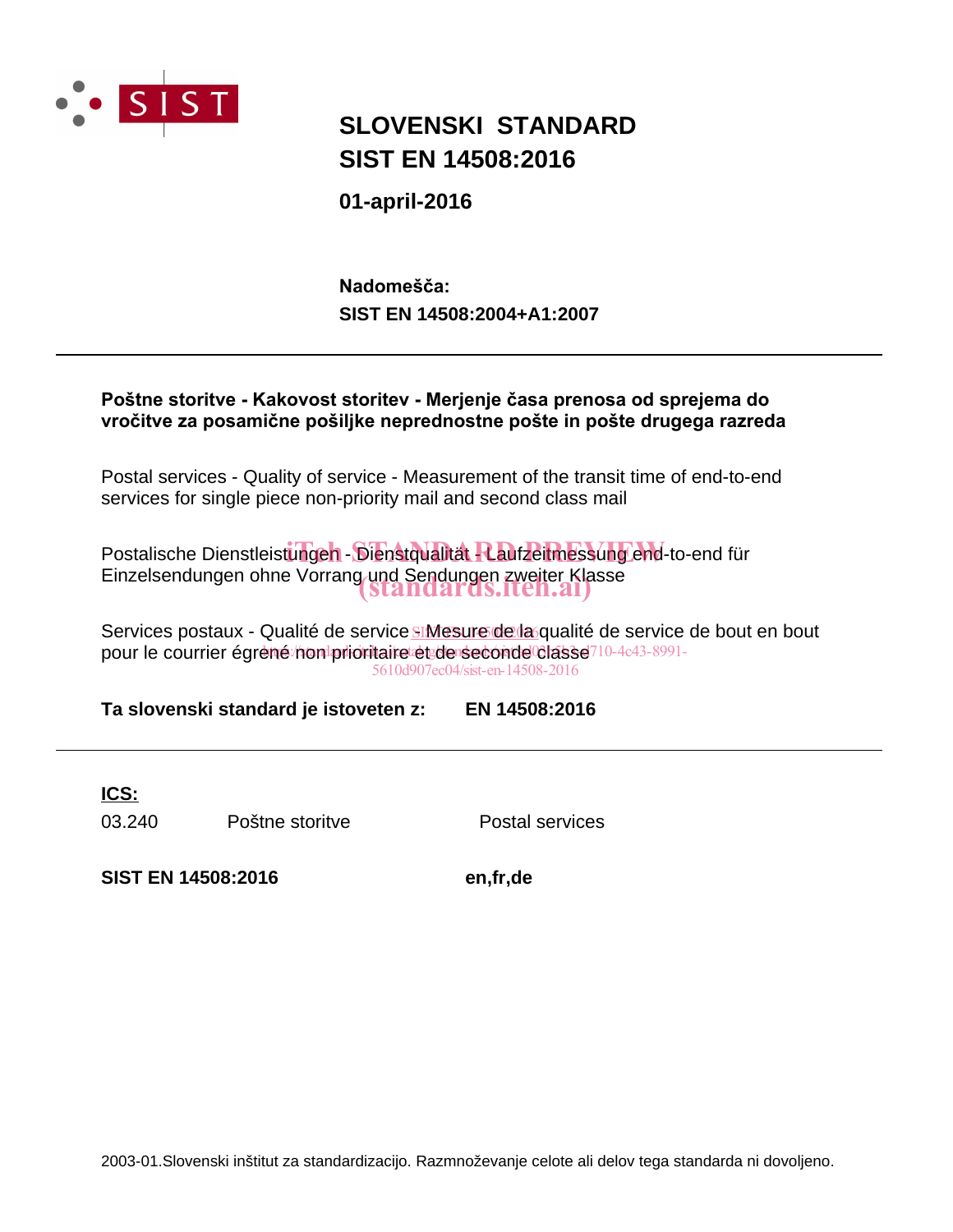

# iTeh STANDARD PREVIEW (standards.iteh.ai)

SIST EN 14508:2016 https://standards.iteh.ai/catalog/standards/sist/ad03b5b3-d710-4c43-8991- 5610d907ec04/sist-en-14508-2016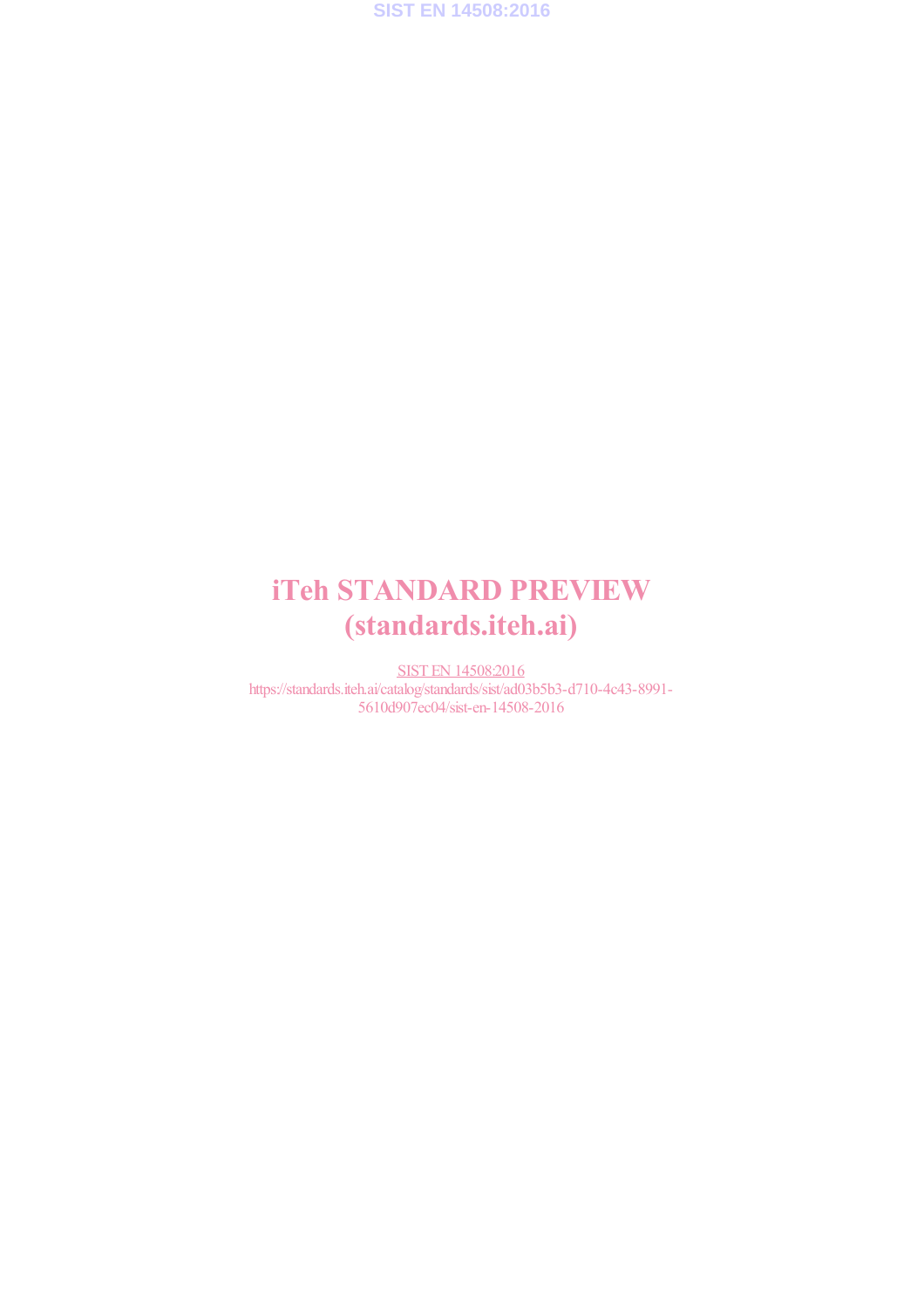#### **SIST EN 14508:2016**

# EUROPEAN STANDARD NORME EUROPÉENNE EUROPÄISCHE NORM

# **EN 14508**

February 2016

ICS 03.240 Supersedes EN 14508:2003+A1:2007

English Version

# Postal services - Quality of service - Measurement of the transit time of end-to-end services for single piece nonpriority mail and second class mail

Services postaux - Qualité de service - Mesure de la qualité de service de bout en bout pour le courrier égrené non prioritaire et de seconde classe

 Postalische Dienstleistungen - Dienstqualität - Laufzeitmessung end-to-end für Einzelsendungen ohne Vorrang und Sendungen zweiter Klasse

This European Standard was approved by CEN on 18 December 2015.

CEN members are bound to comply with the CEN/CENELEC Internal Regulations which stipulate the conditions for giving this European Standard the status of a national standard without any alteration. Up-to-date lists and bibliographical references concerning such national standards may be obtained on application to the CEN-CENELEC Management Centre or to any CEN member.

# iTeh STANDARD PREVIEW

This European Standard exists in three official versions (English, French, German). A version in any other language made by This European Standard exists in three official versions (English, French, German). A version in any other language made by<br>translation under the responsibility of a CEN member into its own language and notified to the CEN Centre has the same status as the official versions.

CEN members are the national standards bodies of Austria, Belgium, Bulgaria, Croatia, Cyprus, Czech Republic, Denmark, Estonia, Finland, Former Yugoslav Republic of Macedonia, France, Germany, Greece, Hungary, Iceland, Ireland, Italy, Latvia, Lithuania, Luxembourg, Malta, Netherlands, Norway, Poland) Rortugal, Romania, Slovakia, Slovenia, Spain, Sweden, Switzerland, Turkey and United Kingdom.



EUROPEAN COMMITTEE FOR STANDARDIZATION COMITÉ EUROPÉEN DE NORMALISATION EUROPÄISCHES KOMITEE FÜR NORMUNG

**CEN-CENELEC Management Centre: Avenue Marnix 17, B-1000 Brussels**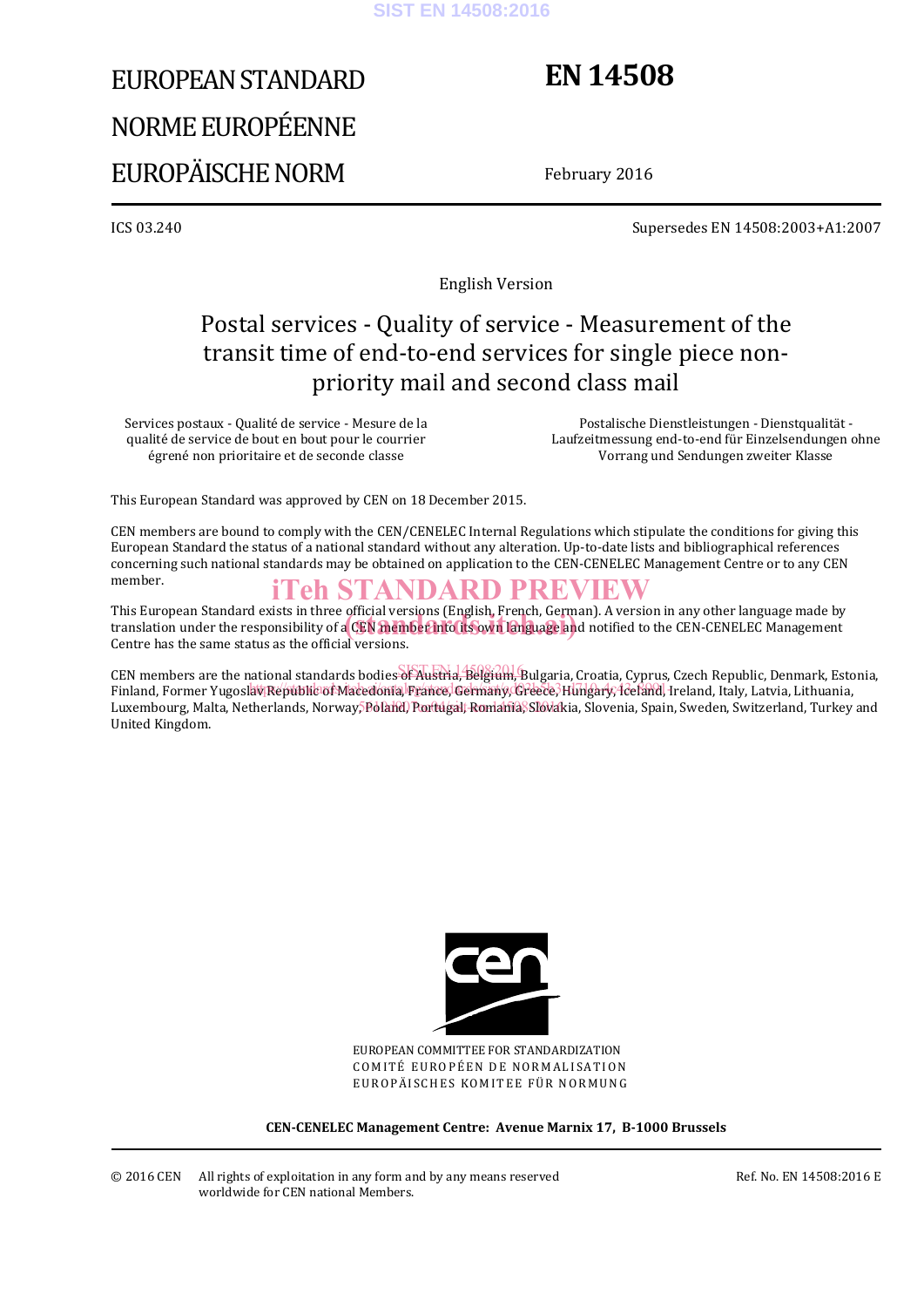# **Contents**

| 1                                                                                |                                                 |  |
|----------------------------------------------------------------------------------|-------------------------------------------------|--|
| $\mathbf{2}$                                                                     |                                                 |  |
| 3                                                                                |                                                 |  |
| $\overline{\mathbf{4}}$<br>4.1<br>4.2<br>4.3<br>4.3.1<br>4.3.2<br>4.3.3          |                                                 |  |
| 5                                                                                |                                                 |  |
| 6<br>$\overline{7}$<br>7.1<br>7.2<br>7.3<br>7.3.1<br>7.3.2                       | Estimators of transit time h STANDARD PREVIEW 7 |  |
| 8                                                                                |                                                 |  |
| 9                                                                                |                                                 |  |
| 10                                                                               |                                                 |  |
| Annex A (normative) Relaxation related to flows with small real mail volumes  11 |                                                 |  |
| A.1                                                                              |                                                 |  |
| A.2                                                                              |                                                 |  |
| A.3                                                                              |                                                 |  |
|                                                                                  |                                                 |  |
| B.1                                                                              |                                                 |  |
| B.1.1                                                                            |                                                 |  |
| B.1.2                                                                            |                                                 |  |
| B.2                                                                              |                                                 |  |
| B.3                                                                              |                                                 |  |
| <b>B.3.1</b>                                                                     |                                                 |  |
| <b>B.3.2</b>                                                                     |                                                 |  |
| ${\bf Bibliography.}.\hspace*{20pt}$                                             |                                                 |  |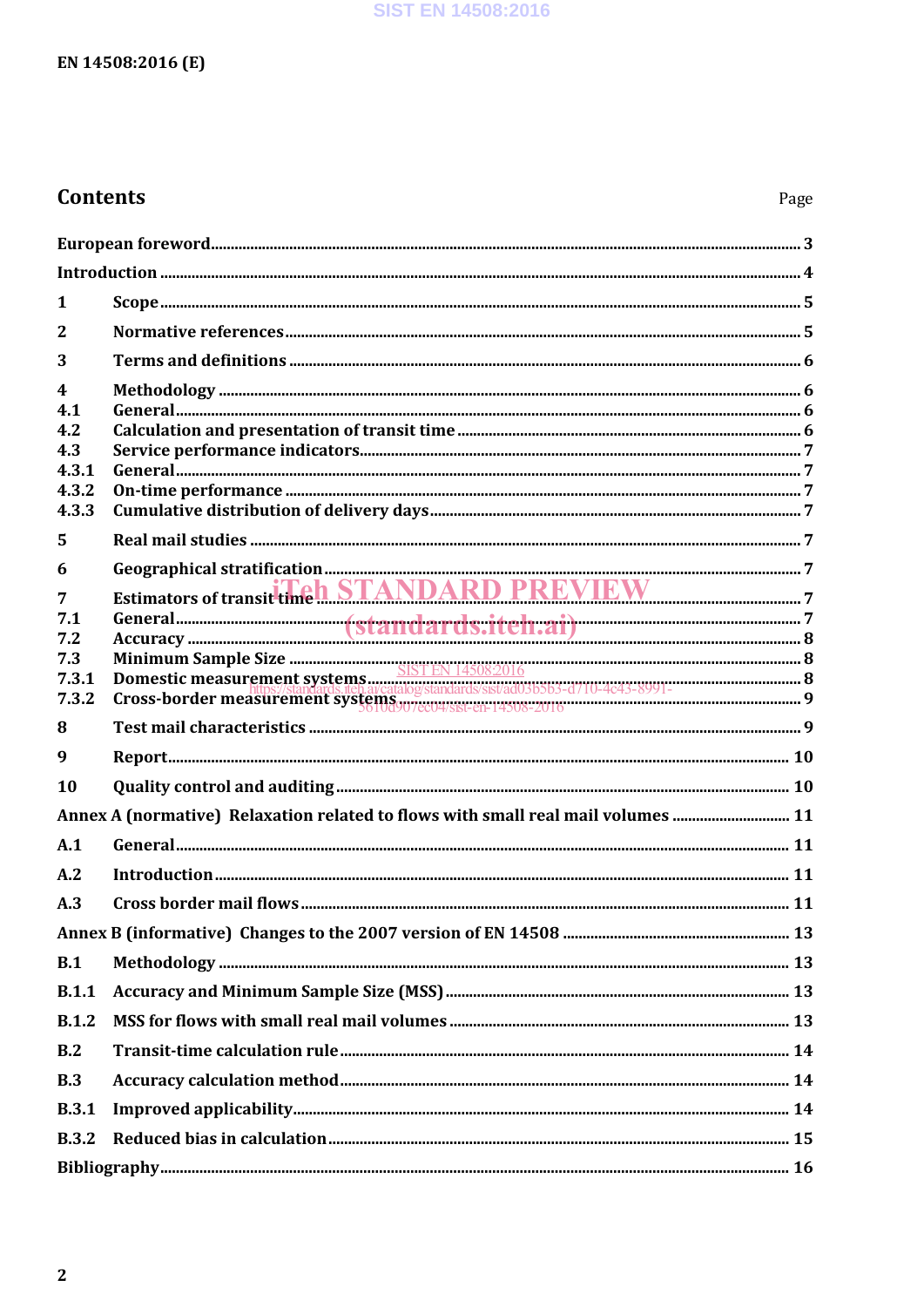# **European foreword**

This document (EN 14508:2016) has been prepared by Technical Committee CEN/TC 331 "Postal services", the secretariat of which is held by NEN.

This European Standard shall be given the status of a national standard, either by publication of an identical text or by endorsement, at the latest by August 2016, and conflicting national standards shall be withdrawn at the latest by August 2016.

Attention is drawn to the possibility that some of the elements of this document may be the subject of patent rights. CEN [and/or CENELEC] shall not be held responsible for identifying any or all such patent rights.

This document supersedes EN 14508:2003+A1:2007.

This document has been prepared under a mandate given to CEN by the European Commission and the European Free Trade Association.

The two annexes in this standard have been retained to highlight the differences between the original standard from 2002 and then the amendment in 2007. The highly revised EN 13850:2012, from which this standard has been developed, contains a number of annexes that bring together the planning required to create a sample survey to measure on-time performance, the validation and analysis steps and then the means of calculating the statistical accuracy of the performance estimates produced and then the means of calculating the statistical accuracy of the performance estimates produced.

(standards.iteh.ai)

According to the CEN-CENELEC Internal Regulations, the national standards organizations of the following countries are bound to implement this European Standard: Austria, Belgium, Bulgaria, Croatia, Cyprus, Częch Republic, Denmark, Estonia, Finland, Former Yugoslav Republic of Macedonia, France, Germany, Greece, Hungary<sub>Od</sub>lceland<sub>sis</sub>treland<sub>O8</sub>Italy, Latvia, Lithuania, Luxembourg, Malta, Netherlands, Norway, Poland, Portugal, Romania, Slovakia, Slovenia, Spain, Sweden, Switzerland, Turkey and the United Kingdom.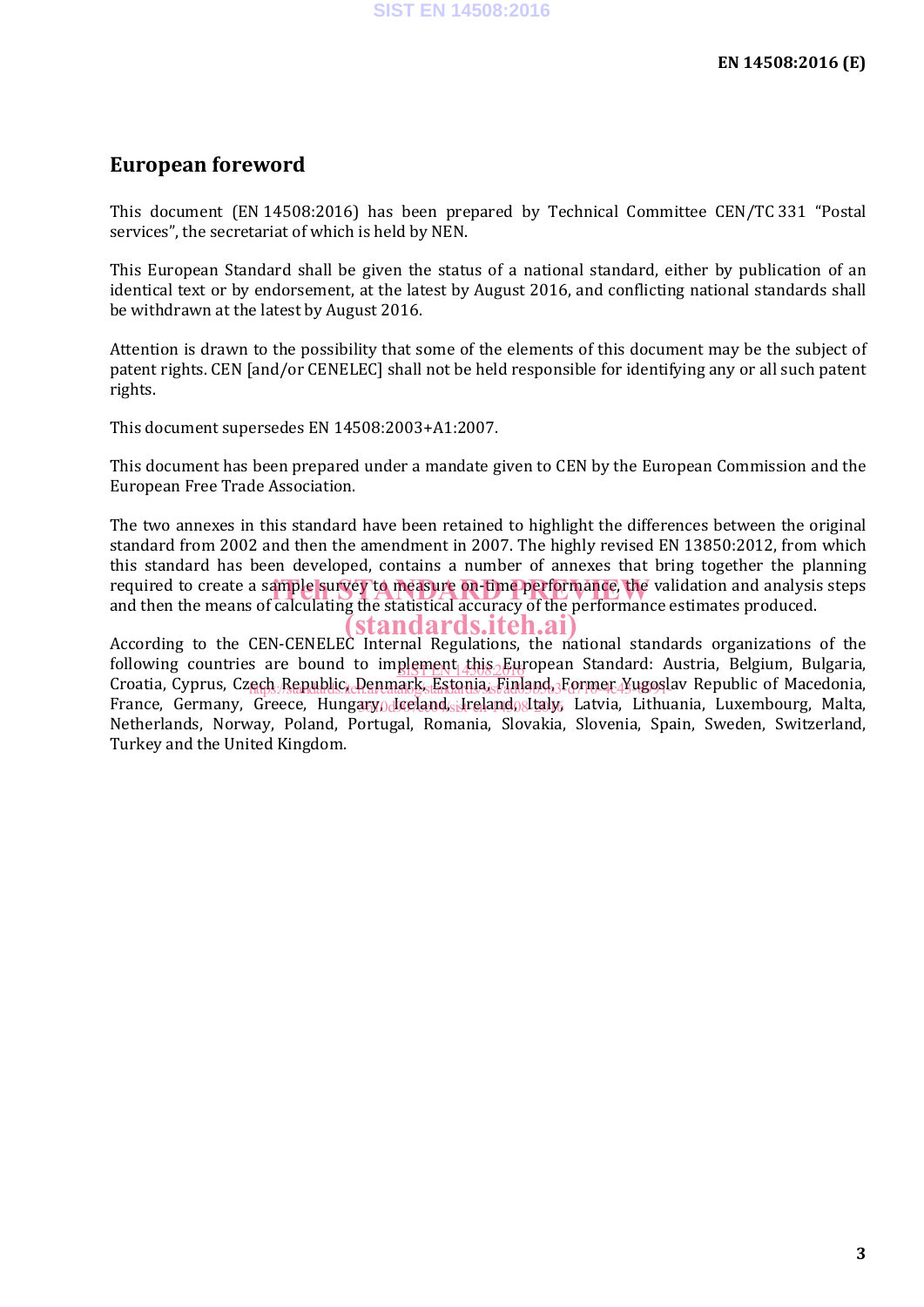# **Introduction**

In the Green paper on postal services in 1992 the European Commission emphasized the need to establish common rules for the development of community postal services and the improvement of quality of service.

The Commission identified requirements for quality of service measurement that include:

- independent end-to-end measurement capabilities;
- a focus on cross-border delivery service performance;
- a single, uniform and reliable system for monitoring delivery service performance within the European Union.

The European Commission acknowledged that the different postal traditions and cultures in Europe would not allow for the establishment of one common unified European measurement system and that national systems should have sufficient degrees of freedom to reflect national needs and peculiarities. On the other hand, they should fulfil a defined set of minimum requirements to satisfy the information interests of the national regulatory authority, postal customers and postal operators themselves.

The objective of the measurement is to estimate the transit time quality of service given to the customer in each European country domestically and cross-border between the European countries.

This European Standard refers to a number of principles and minimum requirements to be applied for<br>the measurement of the transit time of single piece non-priority mail the measurement of the transit time of single piece non-priority mail.

This European Standard for single piece non-priority mail.<br>This European Standard for single piece non-priority mail has been developed from EN 13850:2012 Postal Services - Quality of Service - Measurement of the transit time of end-to-end services for single piece priority mail and first class mail. Both standards consider methods using a representative end-toend sample of addressed letter mail. The additional specifications in this European Standard are end sample of addressed letter mail. The additional specifications in this European Standard are required to define the minimum confidence levels for the measurement of non-priority mail. 5610d907ec04/sist-en-14508-2016

When EN 14508 was first developed it was decided to base it on existing measuring systems already in use among the European Union member states. The expansion of the European Union increased the number of cross-border mail flows and the standard was adapted in 2007 to make it possible to economically measure a larger number of mail flows from a wider range of countries. This was achieved by categorizing mail flows for measuring purposes and extending the measurement over a consecutive number of years.

In the earlier versions of EN 13850 and EN 14508 the requirements for the Minimum Sample Size (MSS) were given in terms of accuracy requirements for domestic and cross-border measurement systems. The basis of this was an accuracy calculation method which linked any accuracy requirement directly to a corresponding MSS.

The improved accuracy calculation method in EN 13850:2012 introduced a number of consequences which made it difficult to hold up this link. Annex B explains these consequences and how they have been overcome.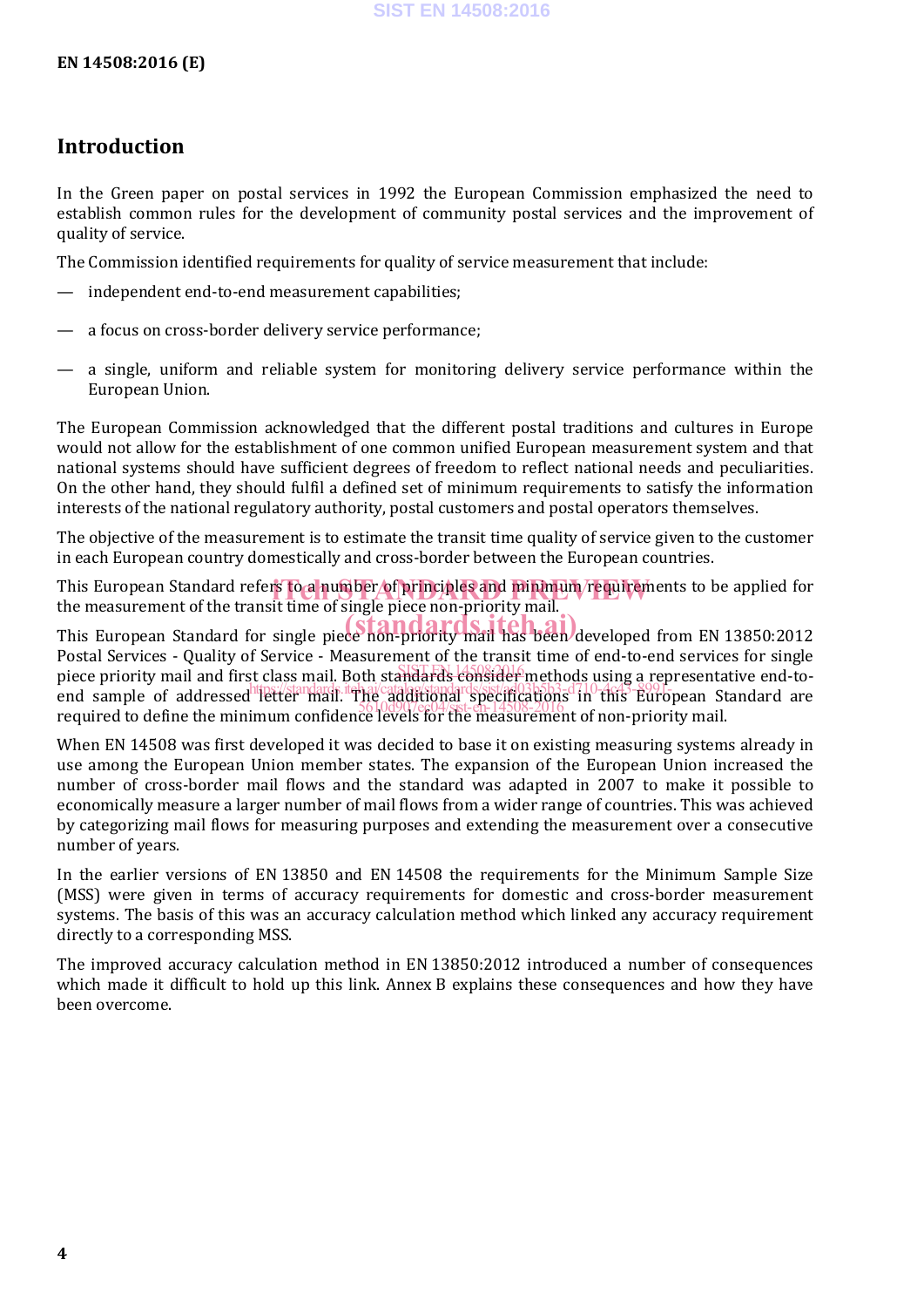### **1 Scope**

I

In addition to EN 13850:2012 Postal Services - Quality of Service - Measurement of the transit time of end-to-end services for single piece priority mail and first class mail, this European Standard specifies methods for measuring the end-to-end transit time of domestic and cross-border non-priority single piece mail, collected, processed and delivered by postal service operators. It considers methods using a representative end-to-end sample of all types of single piece addressed letter mail with defined transittime service levels offered to the customer. This standard is applicable to the measurement of End-to-End single piece non-priority mail services.

This European Standard has been developed from and is compatible with the requirements of EN 13850:2012. As such, surveys for both priority and non-priority single piece mail may be undertaken concurrently while reporting separate estimates of priority and non-priority transit times.

The overall transit time quality-of-service result is to be expressed as the percentage of mail delivered within  $(I + n)$  days end-to-end according to the EU Postal directive<sup>1</sup>.

This European Standard relates to the measurement of so-called "normal" services given to private persons / households and smaller businesses that post mail at street letter boxes, over the counter at post offices, have bring services from their offices or give their mail directly at postal service operators' sorting centres.

For technical reasons this European Standard may not in all parts be suitable for the measurement of very small volumes of mail and for operators with limited coverage.

This European Standard is not applicable for measuring the end-to-end transit time distribution of large bulk mailers' services or hybrid mail, which require different measurement systems and<br>methodologies: (see for example EN 14534 Measurement of the transit time of end-to-end services of methodologies; (see, for example, EN 14534 Measurement of the transit time of end-to-end services of bulk mail).

#### **2 Normative references** 56104907ac04/sittle 14508 2016 SIST EN 14508:2016 5610d907ec04/sist-en-14508-2016

The following documents, in whole or in part, are normatively referenced in this document and are indispensable for its application. For dated references, only the edition cited applies. For undated references, the latest edition of the referenced document (including any amendments) applies.

EN 13850:2012, *Postal Services - Quality of Services - Measurement of the transit time of end-to-end services for single piece priority mail and first class mail*

NOTE As the measurement method in this standard is based on the principles described in EN 13850:2012 it is needed to follow in parallel the rules of that standard. For convenience, the references made in EN 13850:2012 are contained in the bibliography of this European Standard.

<sup>1</sup> Directive 97/67/EC of the European Parliament and of the Council of 15 December 1997 on common rules for the development of the internal market of Community postal services and the improvement of quality of service (OJ L 15, 21.1.98, p. 14).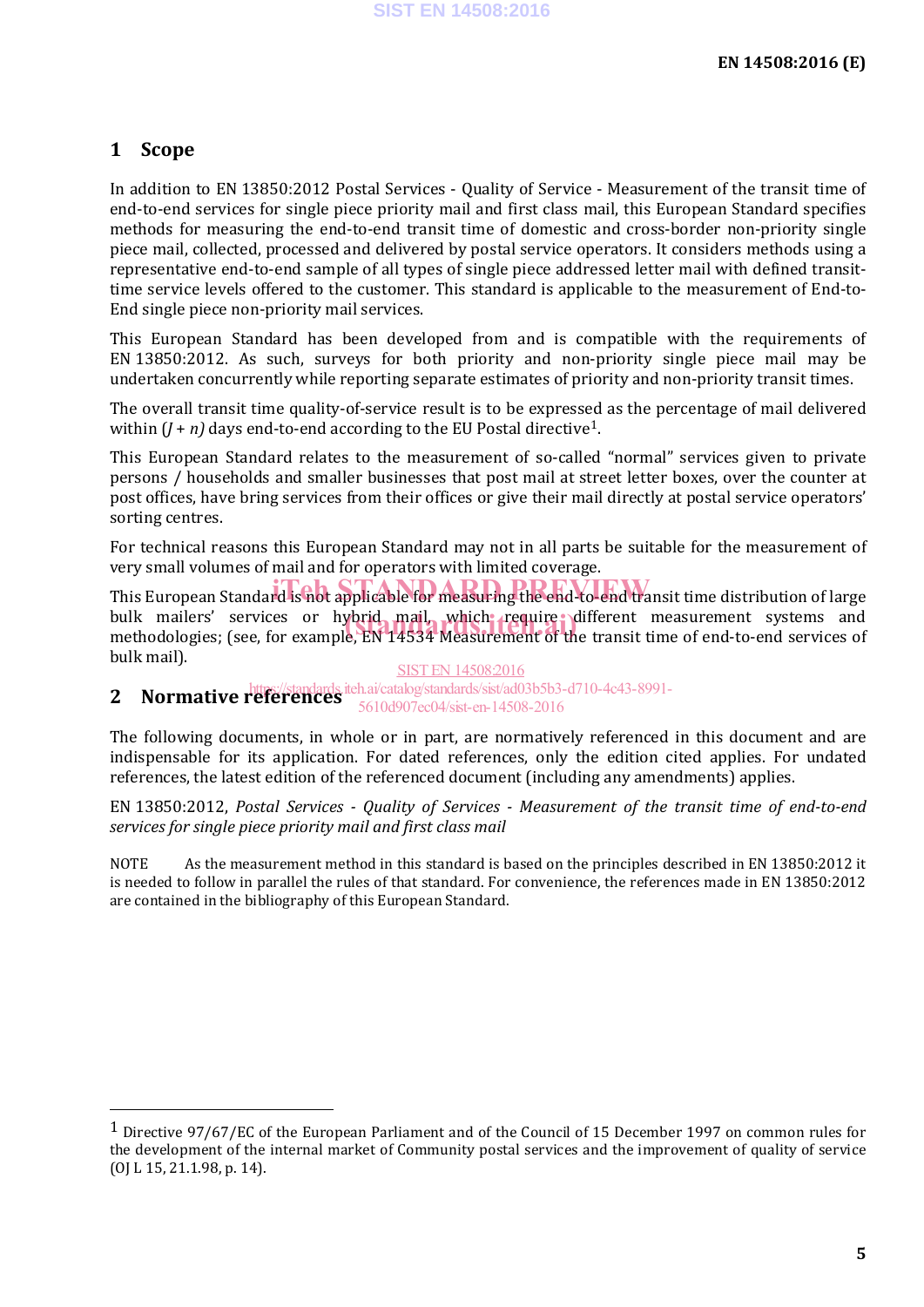# **3 Terms and definitions**

For the purposes of this document, the following term and definition applies.

#### **3.1**

#### **non-priority item**

letter post item sent without priority, typically by surface, and receiving slower processing compared to items classified as priority as defined nationally

EXAMPLE second class item, B class item.

### **4 Methodology**

#### **4.1 General**

The system for measuring the distribution of the end-to-end transit time of non-priority single piece mail items shall be robust and shall give statistical measurements at a defined level of accuracy.

The methodology shall comply with the requirements of EN 13850:2012. In particular the following requirements of EN 13850:2012 shall apply, but shall refer to non-priority instead of priority:

- The sample design shall be representative of real non-priority single piece mail flows.
- The measurement system shall provide one annual figure for each relevant field of study using a test period of 1 year, 2 years or 3 years according to Annex AREVIEW

NOTE For cross border mail flows in categories 2 or 3 according to Annex A it will take 2 or 3 years, respectively to reach the required accuracy for the particular size of mail flow. respectively to reach the required accuracy for the particular size of mail flow.

- The field of study shall be defined and used  $\frac{1}{2}$   $\frac{1}{2}$  for  $\frac{1}{2}$  for  $\frac{1}{2}$  and  $\frac{1}{2}$  and  $\frac{1}{2}$  and  $\frac{1}{2}$  and  $\frac{1}{2}$  and  $\frac{1}{2}$  and  $\frac{1}{2}$  and  $\frac{1}{2}$  and  $\frac{1}{2}$  and  $\frac{1}{2}$  study shall not be modified during a yearly test period or over the full period of the years needed for full accuracy. 5610d907ec04/sist-en-14508-2016
- The measuring methodology shall be objective and shall be audited.
- All measurements of transit time shall refer to end-to-end transit time.
- The measurement system shall be continuous.
- Panels of senders and receivers shall be independent of postal service operators and regulatory authority and shall be managed according to the International Chamber of Commerce / ESOMAR International Code of Marketing and Social Research Practice including its attachment. In addition, all requirements regarding integrity of the measurement shall follow EN 13850:2012, 6.6.

#### **4.2 Calculation and presentation of transit time**

The transit time of a postal item shall be measured in units of days and expressed as (*J* + *n*) days. *J* is the date of deposit provided posting takes place before the published last collection time at the point of induction of the mail.

For the purpose of this European Standard, transit times for domestic and cross-border mail shall be calculated according to a five-day working week calculation rule; whereby Saturdays, Sundays, and national holidays in the country of delivery are subtracted, in accordance with EN 13850:2012, B.1.

For domestic mail, the transit times may, in addition, be calculated according to the weekend collection and delivery pattern provided, in accordance with one of the other calculation rules of EN 13850:2012, Annex B, subject to the requirements of the national regulatory authority.